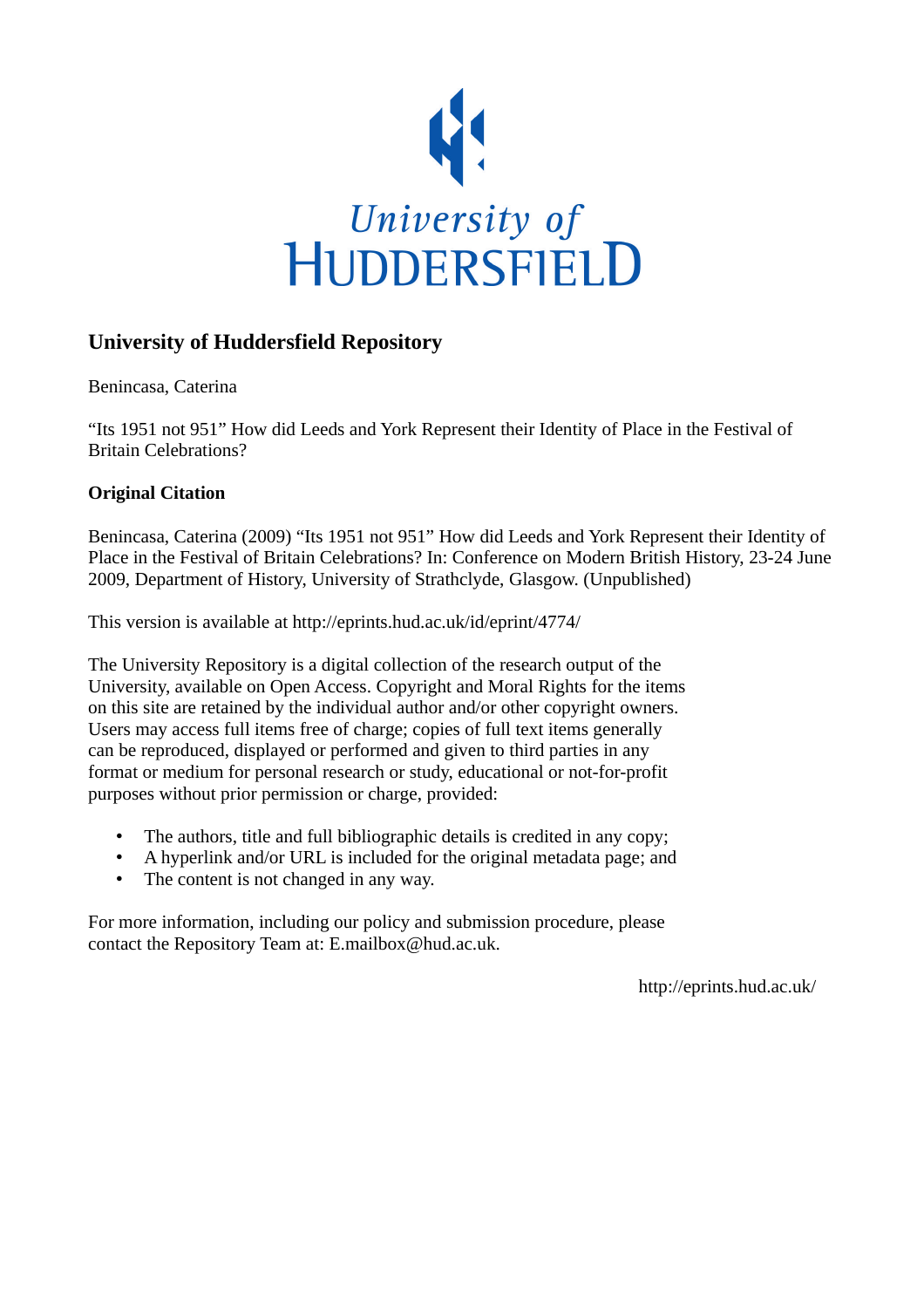# Conference on Modern British History 2009 Programme (provisional)

# Tuesday 23 June

# **11.00-12.00 Registration**

**12.00-1.00 Lunch**

**1.00-2.00 Keynote lecture I** *Chair:*  Colin Kidd (Glasgow), 'Burns, Theology and the Ayrshire Enlightenment'

# **2.00-3.00 Session 1**

Panel A: Nineteenth-Century Culture *Chair:*  Nathalie Rosset (Dundee), 'Some Approaches to Knowledge in early 19<sup>th</sup> Century Scotland: From Politeness to Subjection'

William Morris Welch (Troy), 'Whistler's Brother'

Panel B: Gender, Society and Politics *Chair:* 

Nahla Hassan (Stirling), 'English Women in the 19<sup>th</sup> and early 20<sup>th</sup> Centuries: Calls for Reform'

Anne Baldwin (Huddersfield), 'Women and Power:A View from Northern English Counties'

Panel C: Mid-Twentieth-Century Issues *Chair:*  Adam Ross (Sheffield), 'The Attlee Government, the 1948 Steel Bill and the House of Lords' Caterina Benincasa (Huddersfield), '"Its 1951 not 951" How did Leeds and York

Represent their Identity of Place in the Festival of Britain Celebrations?'

# **3.00-3.30 Tea**

# **3.30-5.30 Session 2**

Panel D: Health and Death *Chair:* 

Julie Rugg (York), 'Mapping Change in Rural Burial Practices: 1850-present' Jane Seymour (UCL), 'George Newman, Preventive Medicine and Morality in Inter-War Britain'

Leanne Dunlop (Strathclyde), 'Revisiting Optimist and Pessimist Interpretations of Inter-War Health: Glasgow's Experience, c.1920-39'

Amy Bell (Huron University College), 'Murder and the Microscope: the Dobkin Case of 1942'

Panel E: Twentieth-Century Foreign Affairs *Chair:*  James Renton (Edge Hill), 'Zionism and the British Empire, 1917-1939' Rakesh Ankit (Oxford), 'Great Britain and the First Indo-Pak Conflict on Jammu and Kashmir, 1947-1949'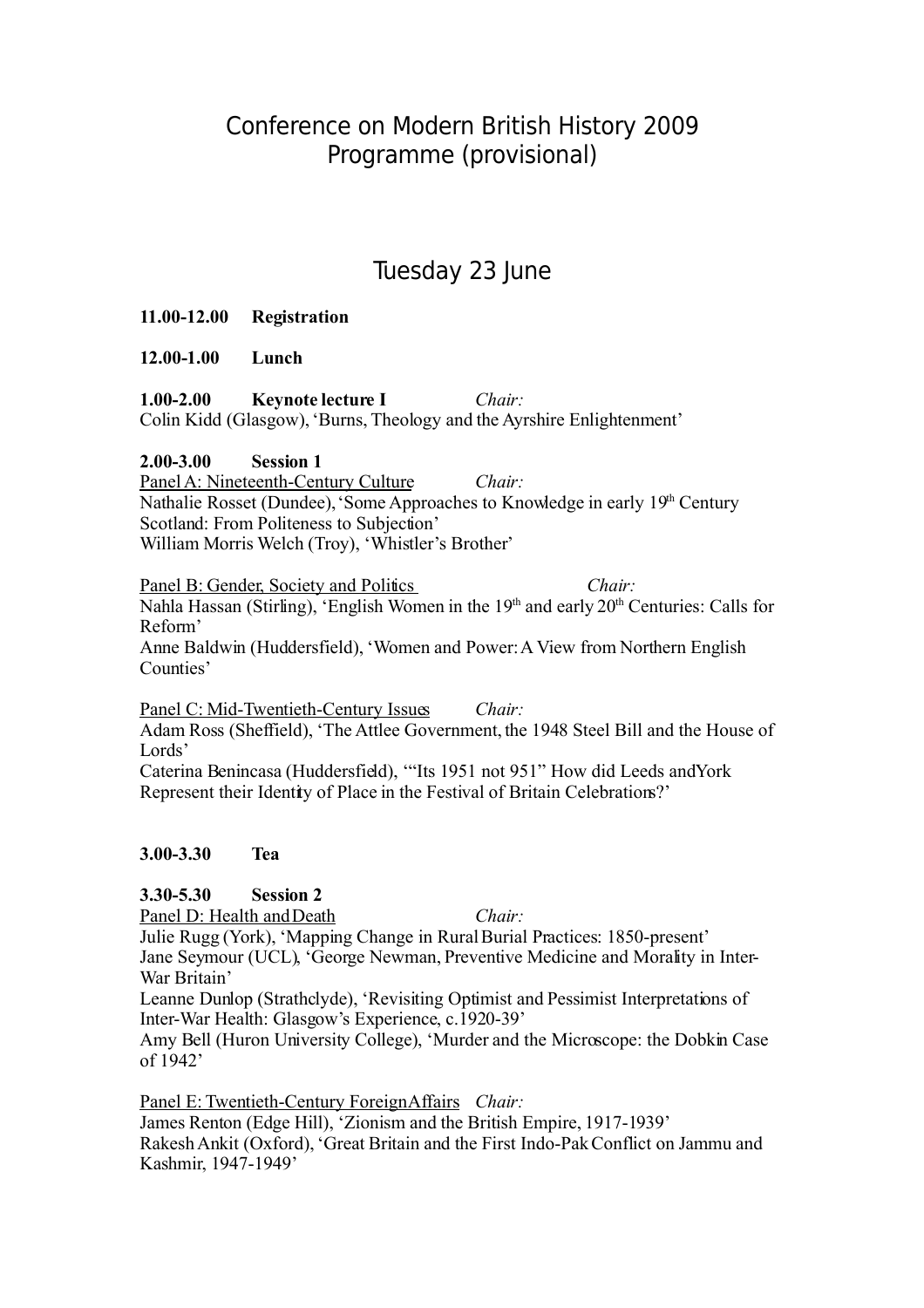Jenna Phillips (Cambridge), 'British Policy during the Korean War: January-April 1951'

Panel F:  $19<sup>th</sup>$  and  $20<sup>th</sup>$  Century Politics Marcus Morris (Lancaster), 'Discourse of Class: the Political Appeals of late-19<sup>th</sup> Century British Socialists'

Paul Ward (Huddersfield), 'Contriving to be Huw T.: Wales, Socialism and Biography in the mid-20<sup>th</sup> Century'

Matthew Roberts (Sheffield Hallam), 'Constructing the Unionist Ascendancy: An Analysis of By-elections, 1885-1906'

Jim Tomlinson (Dundee), 'Responding to Globalization: Churchill and the Dundee Election of 1908'

#### **5.30 Interval**

- **6.00-7.30 Public Lecture: Miles Taylor (IHR), 'The Rise and Fall of the New Political History, 1983-2008'** Trades Hall, Glasgow
- **7.30-8.30 Reception** Trades Hall, Glasgow

#### Wednesday 24 June

**9.00-10.00 Keynote lecture II** *Chair:*  Katrina Honeyman (Leeds), 'The Exploitation of Little Children? The Uses and Abuses of Child Labour in English Industrialisation'

#### **10.00-10.30 Coffee**

#### **10.30-12.00 Session 3**

Panel G: Eighteenth-Century Radicals *Chair:*  Anthony Page (Tasmania), 'Unitarians, Abolitionism and Enlightenment in late  $18<sup>th</sup>$ Century England' Martin Fitzpatrick (Aberystwyth), 'Editing the Wodrow-Kenrick Correspondence (c.1750-1810)'

Emma Macleod (Stirling), 'Thomas Paine and Jeffersonian America'

#### Panel H: World Wars I and II *Chair:* Oliver Wilkinson (Lancaster), 'British Prisoners of War Camps in Germany and the Experience of Captivity during the First World War: An Ephemera Exploration' Juliette Pattinson (Strathclyde), 'Hussies, Freaks and Lady Soldiers: The First Aid Nursing Yeomanry'

Emma Reilly (Strathlclyde), 'From Civilian to Soldier: The Lived Experiences of British Army Recruits during the Second World War'

Panel I: Industrial Politics and the State in the Twentieth Century *Chair:*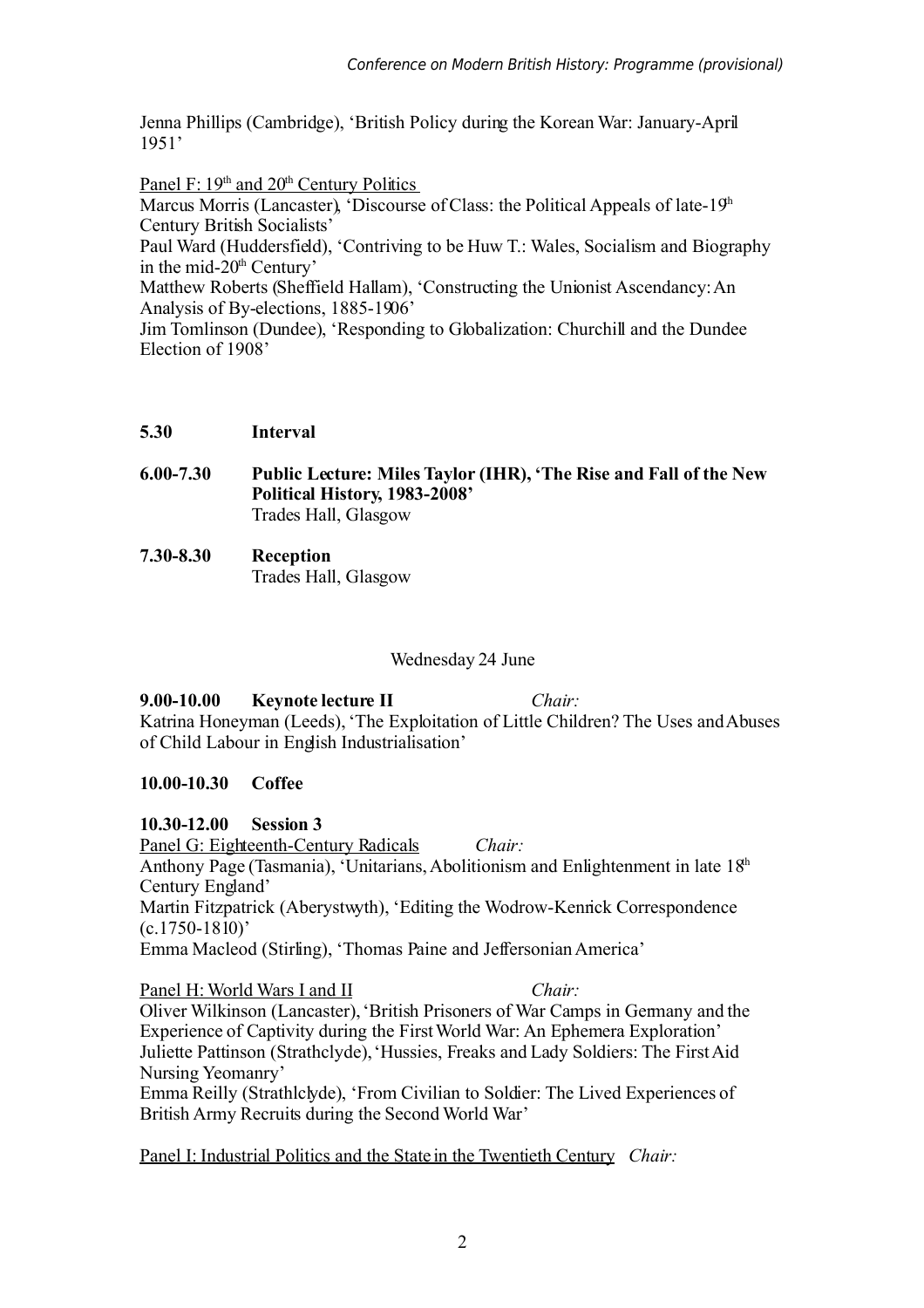Jim Phillips (Glasgow), 'The Moral Economy and Industrial relations: New Perspectives on the 1984-5 Miners' Strike'

Andrew Perchard (Strathclyde), 'Light Metal and Britain's *Warfare State*: Government-Business Relations in 20<sup>th</sup> Century Britain'

Niall MacKenzie (Cambridge), 'Bailing and Failing: Government Bailouts in Britain in the 20<sup>th</sup> Century'

### **12.00-1.00 Lunch**

### **1.00-2.00 Keynote lecture III** *Chair:*

Ken Brown (QUB), 'The Impact of the First World War on British Business: The Case of the Toy Industry'.

# **2.00-3.30 Session 4**

Panel J: Foreign Affairs in the Long Nineteenth Century *Chair:*  Edward McNeilly (Cambridge), 'The Conservatives and France, 1827-46' Geoff Hicks (UEA), 'Do Cabinets of Rivals Make Good Foreign Policy? The Disraeli Example' Benjamin Gillon (Glasgow), 'The Peripheral Consequences of Imperial Diplomacy:

Lord Minto and the Impact of the Anglo-Russian Convention on Indian Defence, 1907- 1910'

Panel K: Recent Politics *Chair:* Campbell Wilson (Glasgow), 'Possibility and Need: The UK Wave Energy Programme, 1975-82'

David Stewart (Central Lancashire), 'Preserving the 'Contentious Alliance'?: The 1985/86 trade union political fund ballots'

Jim Mills (Strathclyde), 'Class B and Blunkett: The Police and the Politics of Cannabis Reclassification, c.1997-c.2003'

Panel L: Cricket *Chair: Chair:* 

Dennis O'Keefe (Huddersfield), 'Clergy and Cricket in Calderdale, 1877-c.1920' Duncan Stone (Huddersfield), 'Regional Cricket Identities: The Construction of Class Narratives and their Relationship to Contemporary Supporters'

#### **3.30-4.00 Tea**

**4.00-5.00 Keynote Lecture IV** *Chair*: George Peden (Stirling), 'Sir Horace Wilson and the Appeasement of Germany'.

#### **5.00-6.00 Session 5**

Panel M: Emigration *Chair: Chair:* Sofia Ericksson (Macquerie), 'A Right to Share the Bargain?: Emigration in British Travel Writing on Australia, 1870-1939' Jean P. Smith (California), '"From this War the EmpireWill Emerge Closer Knit": Child Evacuees And Migration to South Africa, 1939-50'

Panel N: Nineteenth-Century Religion *Chair:* Jan Pearson (Northampton), '"Nearer my God to Thee": Religion and Superstition onboard 19<sup>th</sup> Century Troopships'

3